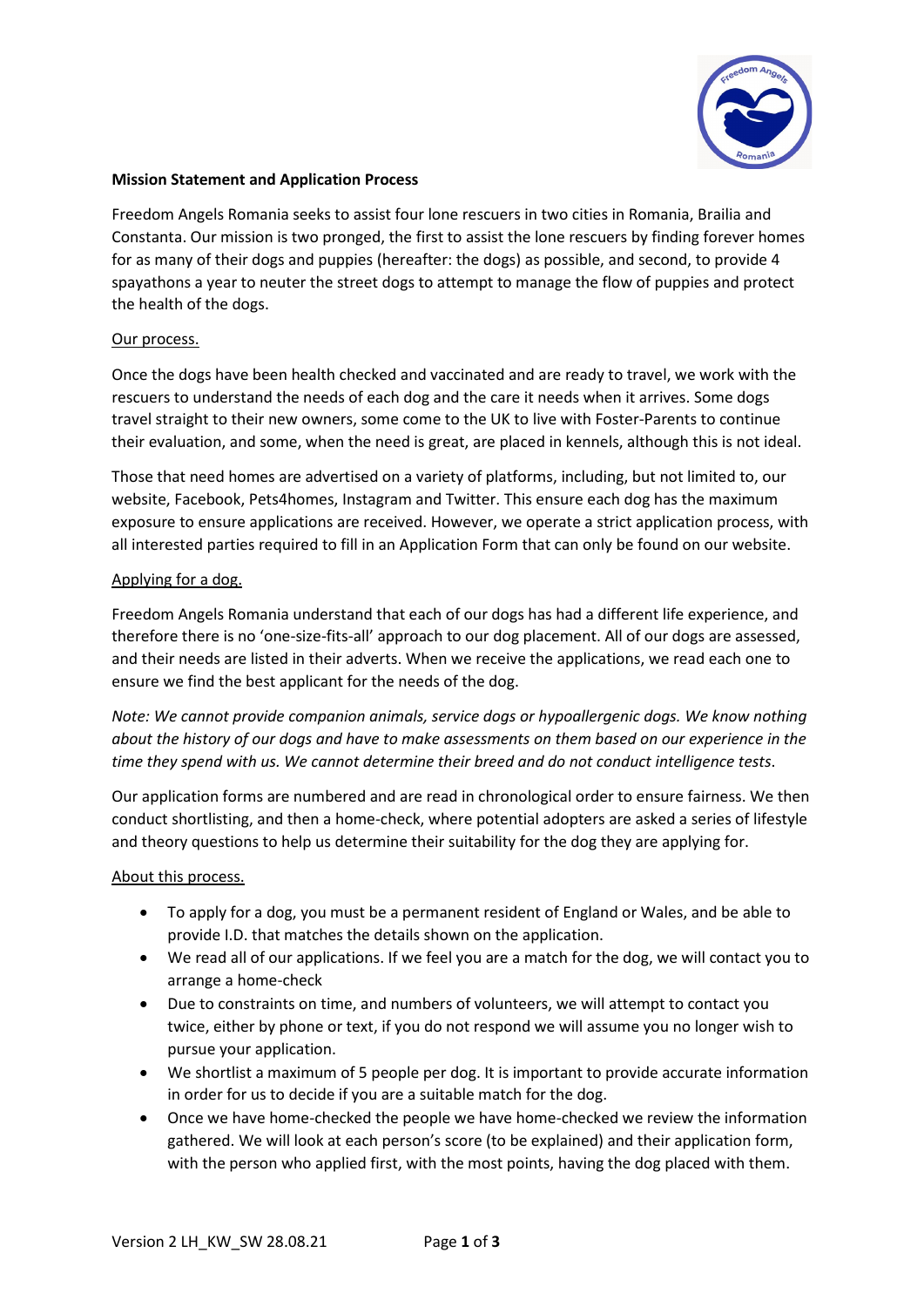

- If you were successful, but not for the dog advertised we will ask you if you would consider adopting a different dog.
- Applications that were not shortlisted:
	- $\circ$  Some people will be asked to reapply on the strength of the application they have provided
	- $\circ$  Others will receive a letter detailing why they were not suitable. It is always vital to read a dog's casefile as many applications are not suitable because they have simply applied for the wrong dog for their family.

## After successful Home-Check

- You will be asked to sign an adoption agreement for the dog and to send the Charity an adoption donation for them
- You will be added to the Microchip as Joint-owner with the charity.
- You will be allocated a Follow-up-Coordinator.

# Our Forms.

You are asked a variety of questions to enable us to ascertain if you and your family are a suitable match for the dog you have applied for.

- **Name and Address** many of our dogs are in foster, or in our kennels in Wiltshire we need to understand where you are in relationship to the dog you have applied for. If you live in Cornwall and the dog you apply for is in foster in Co. Durham, you need to state clearly in the application that you are happy to travel.
	- o Please remember that adult dogs have to be met at least once before an adoption can be decided upon, and that a second visit may be needed to pick the dog up.
- **Age** Freedom Angels have a pragmatic approach to Dog Placement. We need to understand your age to ensure we match you to the right dog according to their needs. Our puppies could live to 15 years – can you offer them the same levels of exercise and lifestyle over the whole of that period?

We do not place dogs with people aged under 25. We appreciate that many younger people may be mature enough to own a dog, however, younger people are more likely to live in shared accommodation, or be in full time education, and so we have agreed on this minimum age in anticipation of this.

- **Children's ages** We do not consider homes with children under 5 in line with other UK Charities. We will home puppies in homes with children 5+ and adult dogs, where appropriate, with children aged 10+. Age group for children will always be in the advert for the dog.
- **Garden** We will not consider application from those who do not have access to their own, secure, private garden. Our dogs will have spent their lives outside, being inside will take getting used to. It is vital they have safe outside space to be in.
	- $\circ$  If successful at shortlisting we will ask for videos of your garden, in advance of home-check, to assess the suitability for the dog you have applied for.
- **Other pets** We do not consider applications from homes where the existing dog is notneutered, unless that dog is unneutered due to a medical condition or old age.